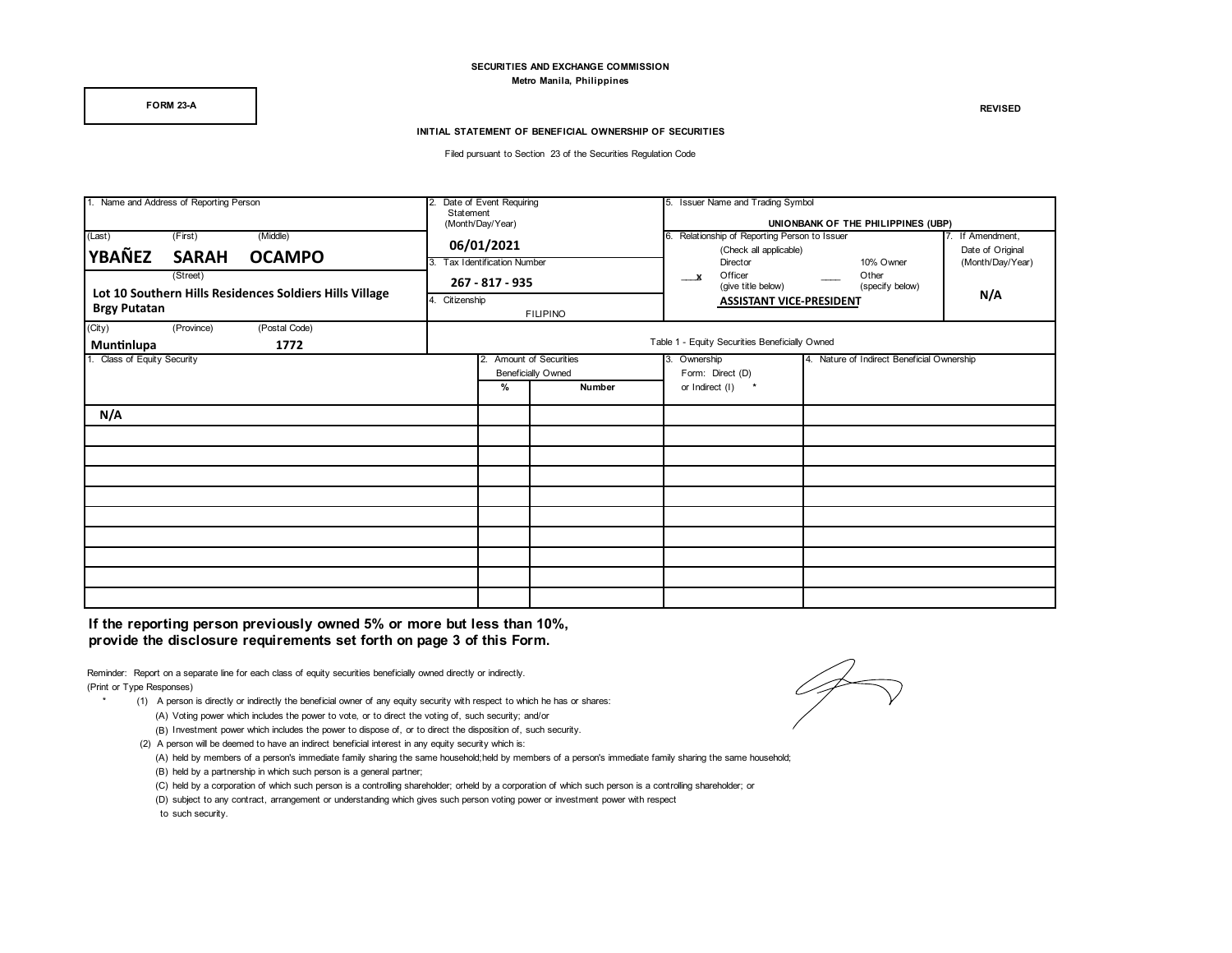# **FORM 23-A** (continued) Table II - Derivative Securities Beneficially Owned (e.g., warrants, options, convertible securities)

| 1. Derivative Security | 2. Date Exercisable<br>and Expiration Date<br>(Month/Day/Year) |                    | 3. Title and Amount of Equity Securities<br>Underlying the Derivative Security |                                  | 4. Conversion<br>or Exercise<br>Price of<br>Derivative | 5. Ownership<br>Form of<br>Derivative<br>Security | 6. Nature of Indirect<br><b>Beneficial Ownership</b> |
|------------------------|----------------------------------------------------------------|--------------------|--------------------------------------------------------------------------------|----------------------------------|--------------------------------------------------------|---------------------------------------------------|------------------------------------------------------|
|                        | Date<br>Exercisable                                            | Expiration<br>Date | Title                                                                          | Amount or<br>Number of<br>Shares | Security                                               | Direct (D) or<br>Indirect (I) *                   |                                                      |
| N/A                    |                                                                |                    |                                                                                |                                  |                                                        |                                                   |                                                      |
|                        |                                                                |                    |                                                                                |                                  |                                                        |                                                   |                                                      |
|                        |                                                                |                    |                                                                                |                                  |                                                        |                                                   |                                                      |
|                        |                                                                |                    |                                                                                |                                  |                                                        |                                                   |                                                      |
|                        |                                                                |                    |                                                                                |                                  |                                                        |                                                   |                                                      |
|                        |                                                                |                    |                                                                                |                                  |                                                        |                                                   |                                                      |
|                        |                                                                |                    |                                                                                |                                  |                                                        |                                                   |                                                      |
|                        |                                                                |                    |                                                                                |                                  |                                                        |                                                   |                                                      |
|                        |                                                                |                    |                                                                                |                                  |                                                        |                                                   |                                                      |
|                        |                                                                |                    |                                                                                |                                  |                                                        |                                                   |                                                      |
|                        |                                                                |                    |                                                                                |                                  |                                                        |                                                   |                                                      |
|                        |                                                                |                    |                                                                                |                                  |                                                        |                                                   |                                                      |

Explanation of Responses:

Page 2

 $\begin{picture}(120,17)(-20,17)(-20,17)(-20,17)(-20,17)(-20,17)(-20,17)(-20,17)(-20,17)(-20,17)(-20,17)(-20,17)(-20,17)(-20,17)(-20,17)(-20,17)(-20,17)(-20,17)(-20,17)(-20,17)(-20,17)(-20,17)(-20,17)(-20,17)(-20,17)(-20,17)(-20,17)(-20,17)(-20,17)(-20,17)(-20,1$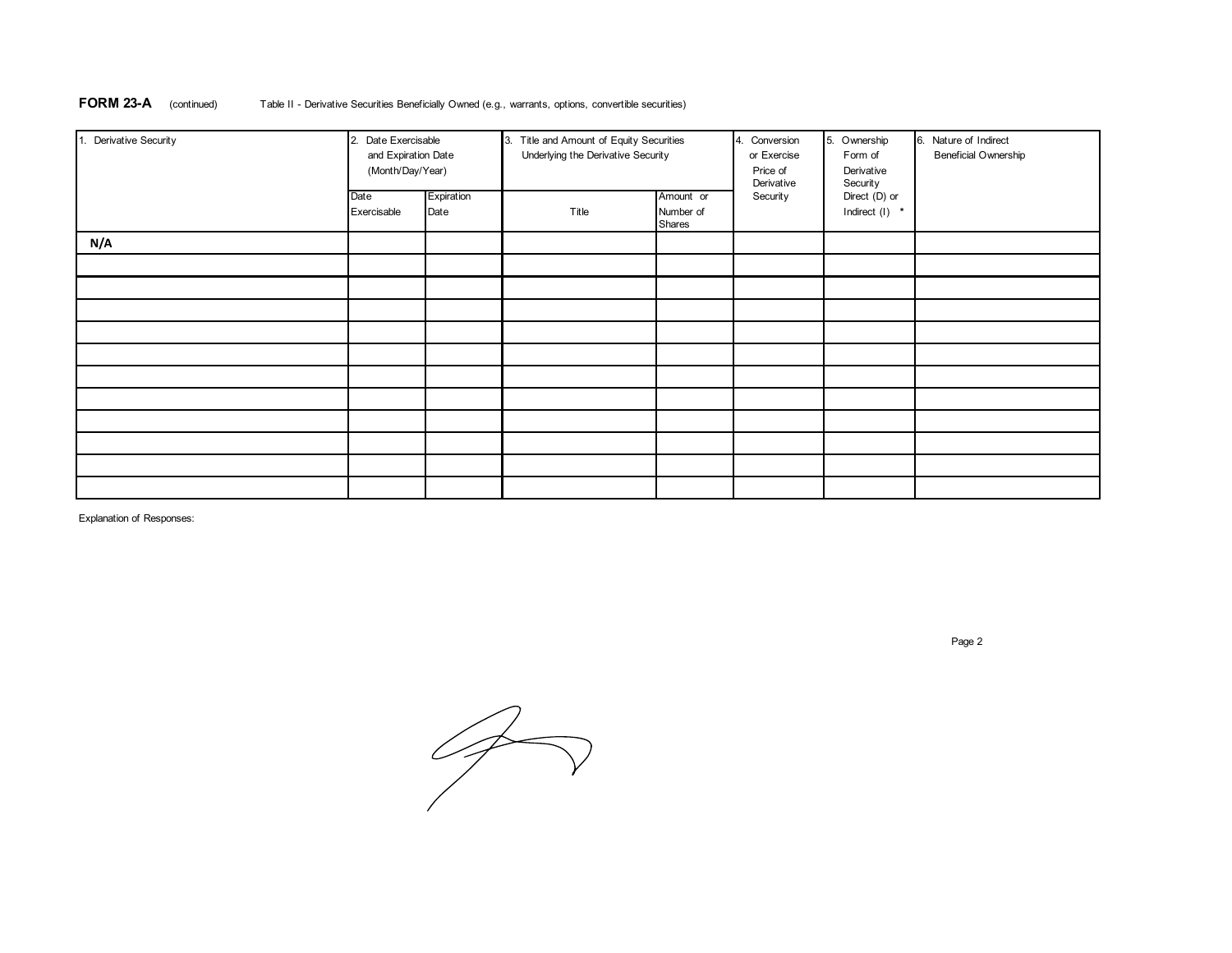## **FOR REPORTING PERSONS WHO PREVIOUSLY OWNED 5% OR MORE BUT LESS THAN 10% DISCLOSURE REQUIREMENTS**

### **Item 1. Security and Issuer**

State the title of the class of equity securities to which this Form relates and the name and address of the principal executive offices of the issuer of such securities.

#### **Item 2. Identity and Background**

If the person filing this Form is a corporation, partnership, syndicate or other group of persons, state its name, the province, country or other place of its organization, its principal business, the address of its principal office and the information required by (d) and (e) of this Item. If the person filing this statement is a natural person, provide the information specified in (a) through (f) of this Item with respect to such person(s).

- a. Name;
- b. Residence or business address;
- c. Present principal occupation or employment and the name, principal business and address of any corporation or other organization in which such employment is conducted;
- d. Whether or not, during the last five years, such person has been convicted in a criminal proceeding (excluding traffic violations or similar misdemeanors) and, if so, give the dates, nature of conviction, name and location of court, any penalty imposed, or other disposition of the case;
- e. Whether or not, during the last five years, such person was a party to a civil proceeding of a judicial or administrative body of competent jurisdiction, domestic or foreign, and as a result of such proceeding was or is subject to any order, judgment or decree, not subsequently reversed, suspended or vacated, permanently or temporarily enjoining, barring, suspending or otherwise limiting involvement in any type of business, securities, commodities or banking; and
- f. Citizenship.

#### **Item 3. Purpose of Transaction**

State the purpose or purposes of the acquisition of securities of the issuer. Describe any plans or proposals which the reporting persons may have which relate to or would result in:

- a. The acquisition by any person of additional securities of the issuer, or the disposition of securities of the issuer;
- b. An extraordinary corporate transaction, such as a merger, reorganization or liquidation, involving the issuer or any of its subsidiaries;
- c. A sale or transfer of a material amount of assets of the issuer or of any of its subsidiaries;
- d. Any change in the present board of directors or management of the issuer, including any plans or proposals to change the number or term of directors or to fill any existing vacancies on the board;
- e. Any material change in the present capitalization or dividend policy of the issuer;
- f. Any other material change in the issuer's business or corporate structure;
- g. Changes in the issuer's charter, bylaws or instruments corresponding thereto or other actions which may impede the acquisition of control of the issuer by any person;
- h. Causing a class of securities of the issuer to be delisted from a securities exchange;
- i. Any action similar to any of those enumerated above.

#### **Item 4. Interest in Securities of the Issuer**

- a. State the aggregate number and percentage of the class of securities identified pursuant to Item 1 beneficially owned (identifying those shares which there is a right to acquire within thirty (30) days from the date of this report) by each person named in Item 2. The abovementioned information should also be furnished with respect to persons who, together with any of the persons named in Item 2, comprise a group.
- b. For each person named in response to paragraph (a), indicate the number of shares as to which there is sole power to vote or to direct the vote, shared power to vote or to direct the vote, sole or shared power to dispose or to direct the disposition. Provide the applicable information required by Item 2 with respect to each person with whom the power to vote or to direct the vote or to dispose or direct the disposition is shared.